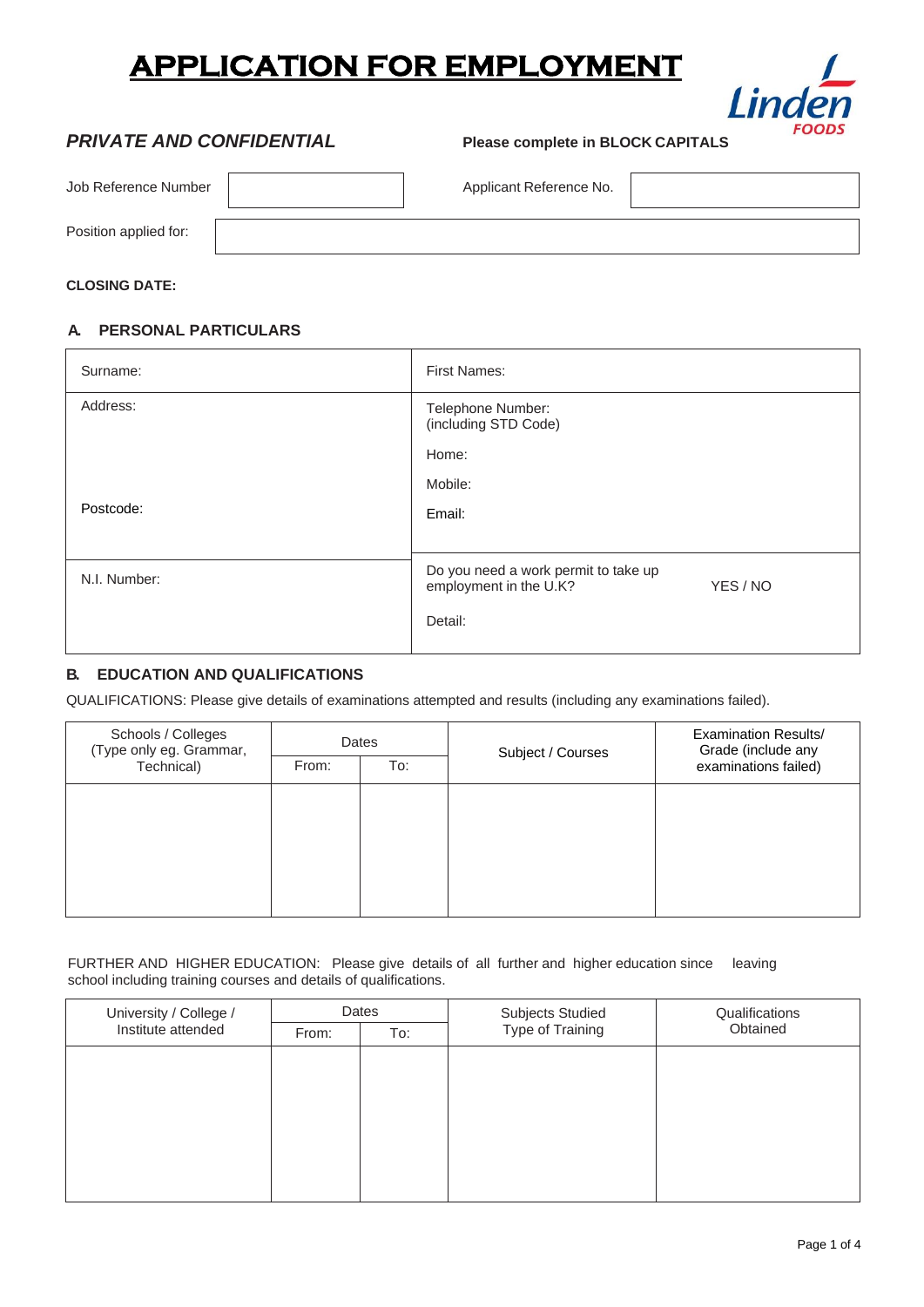PROFESSIONAL ASSOCIATIONS: Please state whether you are a member of any technical or professional association, and if so, which

FOREIGN LANGUAGES: Please list any foreign languages you speak and your level of competence both oral and written:

#### **C. EMPLOYMENT HISTORY**

Please list in reverse order all the organisations for which you have worked during the last 20 years:

| Name(s) and Address(es) | Dates |    | Position held / | Starting/      | Reason for |
|-------------------------|-------|----|-----------------|----------------|------------|
| of Employer(s)          | From  | To | Main duties     | Leaving salary | Leaving    |
|                         |       |    |                 |                |            |
|                         |       |    |                 |                |            |
|                         |       |    |                 |                |            |
|                         |       |    |                 |                |            |
|                         |       |    |                 |                |            |
|                         |       |    |                 |                |            |
|                         |       |    |                 |                |            |
|                         |       |    |                 |                |            |
|                         |       |    |                 |                |            |
|                         |       |    |                 |                |            |
|                         |       |    |                 |                |            |
|                         |       |    |                 |                |            |
|                         |       |    |                 |                |            |
|                         |       |    |                 |                |            |
|                         |       |    |                 |                |            |
|                         |       |    |                 |                |            |
|                         |       |    |                 |                |            |

| PLEASE GIVE DETAILS OF ANY EXPERIENCE, SKILL OR ACHIEVEMENT WHICH YOU FEEL MAY BE RELEVANT IN<br>YOUR APPLICATION FOR EMPLOYMENT. (Continue on separate sheet if necessary) |
|-----------------------------------------------------------------------------------------------------------------------------------------------------------------------------|
|                                                                                                                                                                             |
|                                                                                                                                                                             |
|                                                                                                                                                                             |
|                                                                                                                                                                             |
|                                                                                                                                                                             |
|                                                                                                                                                                             |
|                                                                                                                                                                             |
|                                                                                                                                                                             |
|                                                                                                                                                                             |
|                                                                                                                                                                             |
|                                                                                                                                                                             |
|                                                                                                                                                                             |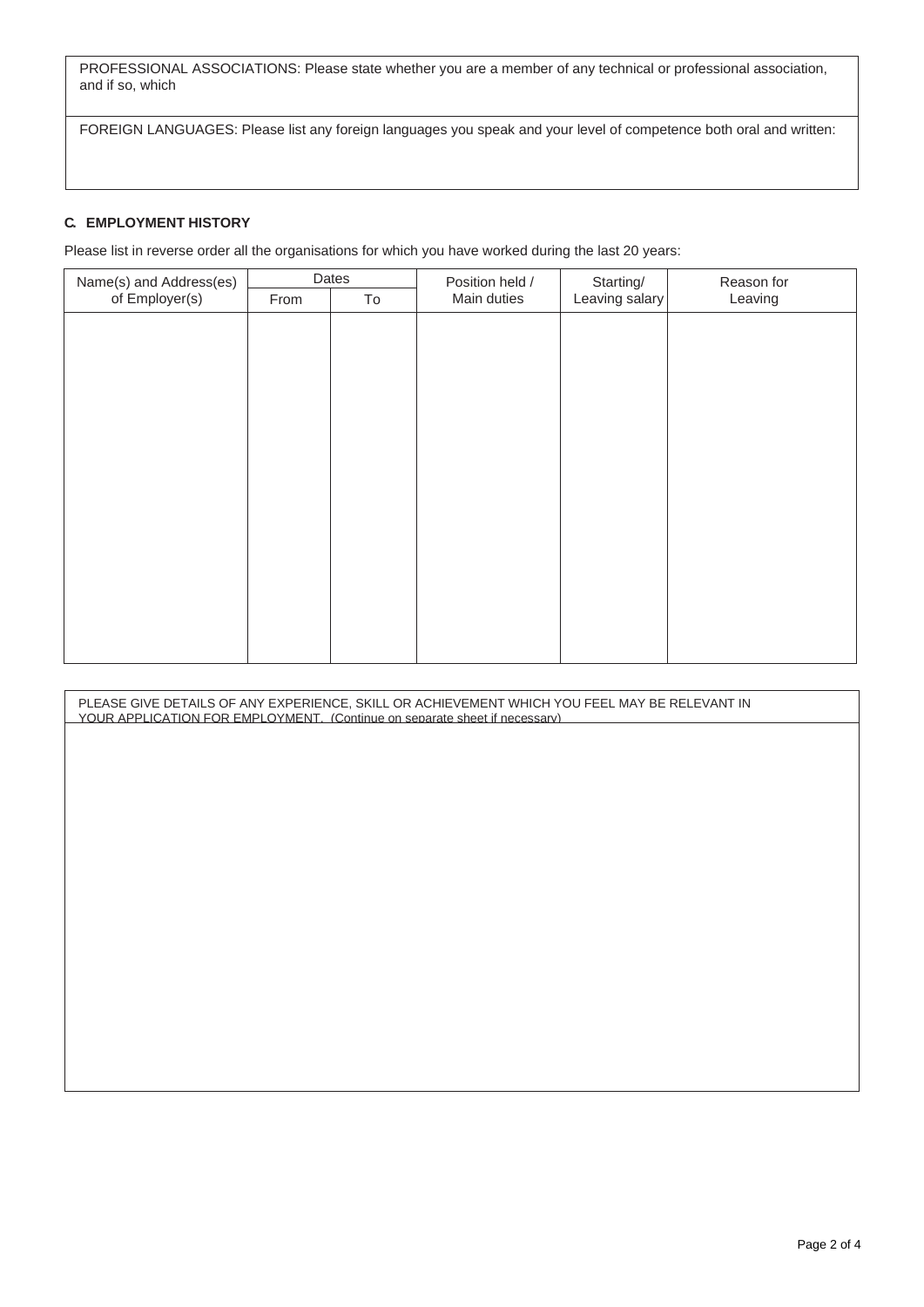#### **D. HEALTH**

| Are you in good health?<br>If no, please give further information                                            | Yes / No |
|--------------------------------------------------------------------------------------------------------------|----------|
| Have you ever suffered from any serious illness or had any major operations?<br>If yes, please give details: | Yes / No |
| Are you prepared to undergo a medical examination prior to employment?                                       | Yes / No |

#### **E. SUPPLEMENTARY INFORMATION**

| Please give details of any holidays arranged:                                                                                                                                        |          |  |
|--------------------------------------------------------------------------------------------------------------------------------------------------------------------------------------|----------|--|
| Are you subject to any restraints in your current or future employment?<br>If yes, please give further information:                                                                  | Yes / No |  |
| Do you have any commitments which might limit your working hours?<br>If yes, please give details:                                                                                    | Yes / No |  |
| Are you willing to work overtime during the week and weekends when required?                                                                                                         | Yes / No |  |
| Have you ever been convicted of a criminal offence:<br>(which is not a spent conviction under the Rehabilation of Offenders Legislation)<br>If yes, please give further information: | Yes / No |  |
| Salary range expected:                                                                                                                                                               |          |  |
| How much notice are your required to give to leave your present employment?                                                                                                          |          |  |
| Have you worked for us before?<br>If yes, give details of reason of leaving                                                                                                          | Yes / No |  |
| Please list your interests, sports, hobbies, etc.                                                                                                                                    |          |  |
| Do you have a current full driving licence?                                                                                                                                          | Yes / No |  |
| Does your licence have any current endorsements?<br>If yes, please give further information:                                                                                         | Yes / No |  |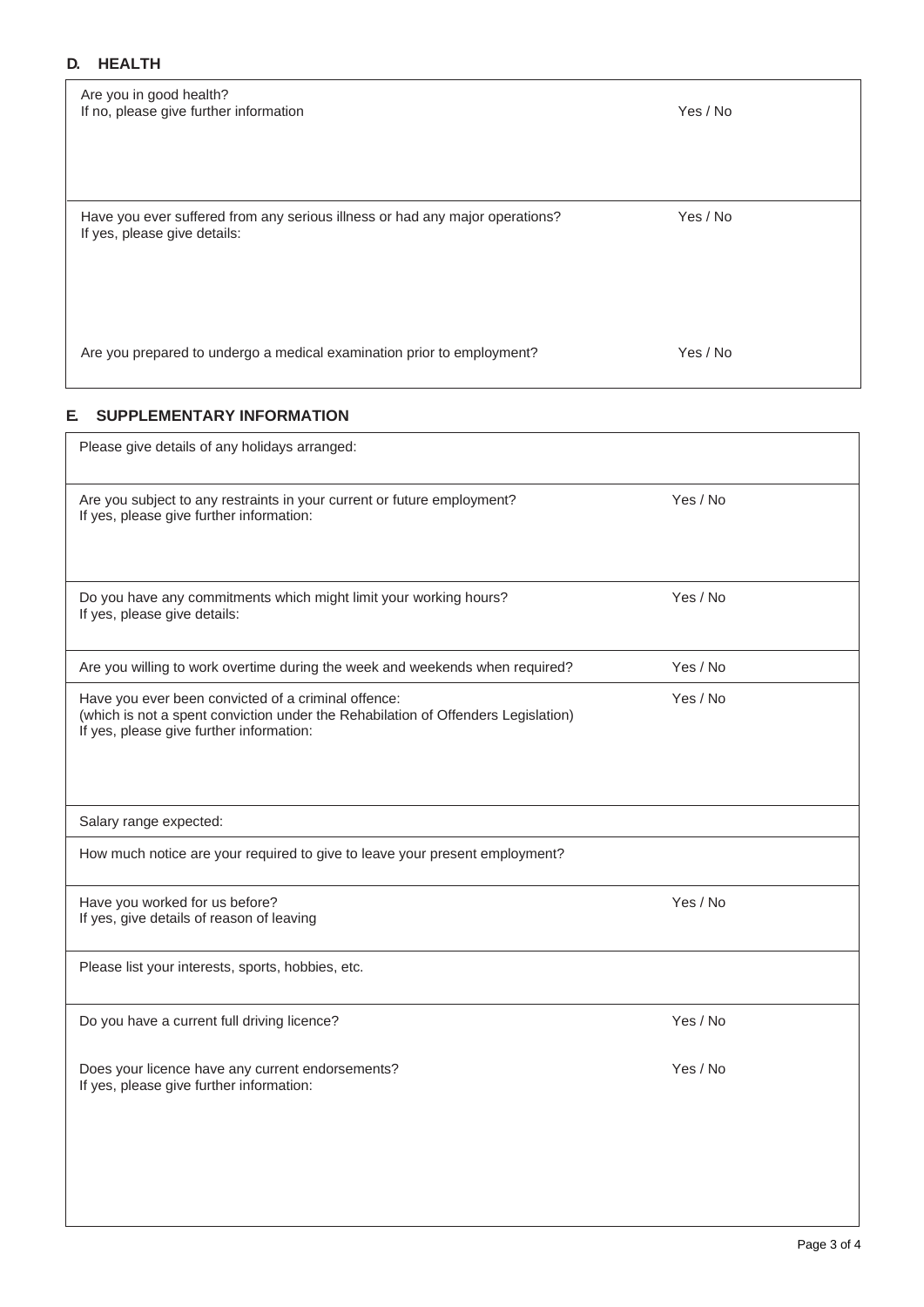#### **F. REFERENCES**

PLEASE GIVE THE NAMES AND ADDRESSES OF TWO REFEREES WHO ARE NOT RELATED TO YOU, WHO WE CAN APPROACH FOR A CONFIDENTIAL ASSESSMENT OF YOUR SUITABILITY FOR THIS JOB. (One of these must normally be a previous employer).

| Can we approach your present / most recent employer? | Yes / No |
|------------------------------------------------------|----------|
|------------------------------------------------------|----------|

| Name, Position, Address and Telephone Number | Name, Position, Address and Telephone Number |
|----------------------------------------------|----------------------------------------------|
|                                              |                                              |
|                                              |                                              |
|                                              |                                              |
|                                              |                                              |
|                                              |                                              |
|                                              |                                              |

(Tick in box if you do not wish your employer to be contacted before an offer of employment is made)

| <b>DECLARATION OF APPLICANT</b>                                                                                                            |        |
|--------------------------------------------------------------------------------------------------------------------------------------------|--------|
| confirm that the above information is correct.                                                                                             |        |
| understand that any false information or deliberate omissions will disqualify me from employment or may render me liable<br>for dismissal. |        |
| Signed:                                                                                                                                    | Dated: |
|                                                                                                                                            |        |

How did you hear of this vacancy? (include date) .................................................................................................................................................................

**Please return completed application forms to:–**

**The H.R. Department LINDEN FOODS LTD. Granville Industrial Estate, Dungannon, Co. Tyrone, N. Ireland, BT70 1NJ** Tel: 028 8772 4777 Fax: 028 8772 4714